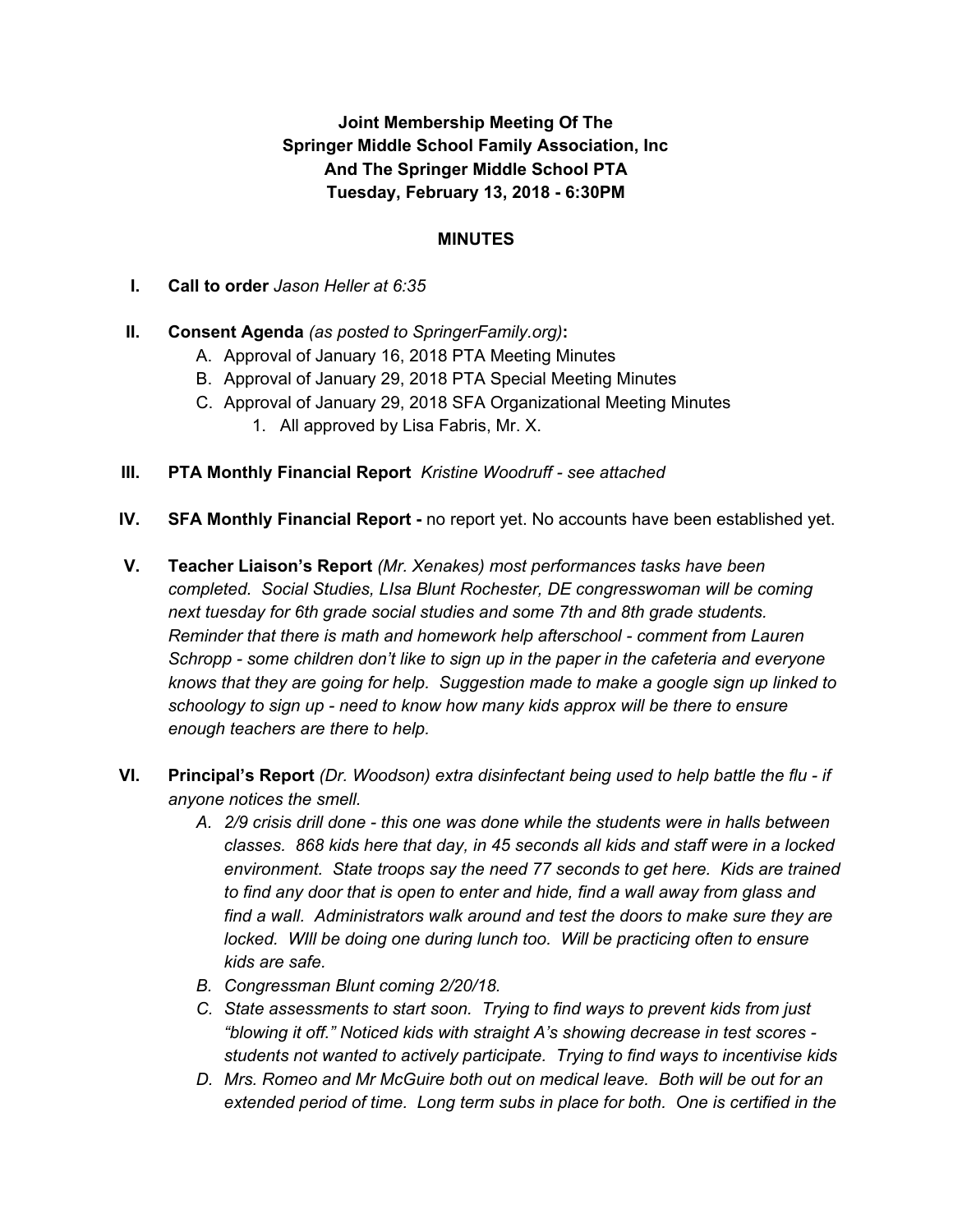*subject they are teaching. Kids are getting the same lessons plans as they would if regular teacher was here. Unsure of return date for either teacher.*

## **VII. President's Report** *(Jason Heller)*

- *A.* Outstanding encumbered funds in the PTA account (including only the first 20 Chromebook commitment) are \$12,770 as of 1/31/2018. If all encumbrances are spent, after taking the remaining restaurant nights/Box tops into account I estimate we will be left with about \$2,000 remaining in the PTA account.
- *B.* School Board Meeting Recap: The January 22nd School Board meeting was business as usual. The District Nutrition Department presented about the future of nutrition in the district and how BSD is leading the state in our initiatives (which is why I asked them to come tonight to share with us). Also, the board voted on the final approval of the 2018-2019 calendar.
- *C.* The 2nd BSD Parent Leadership Summit was held on January 24th at Springer. The topics of discussion were Funding for Public Schools in DE and BSD After-School Programing. There will be one more summit this school year.
- *D.* I have invited Dr. Holidick to be our guest at the March meeting to speak about the state of the District. He will be choosing topics to talk about with us that night that are timely and pertinent to both the district and Springer families specifically. We hope to have a good turn out to listen to Dr. Holodick!
- E. The bylaws of the SFA require that we have a nominating committee present a slate of officers at the April meeting. I would like to ask for 3 volunteers to take this responsibility. Mr X has agreed to be chair - need 2 more volunteers. Please email Mr X or us if you are interested.

### **VIII. Committee Reports:**

- A. Membership (PTA & SFA) *(Kim Williams) -* no report
- B. PTA Fundraising:
	- 1. Restaurant Nights *(Christy Tobin) -* Next one at Stanley's on 3/14/18
	- 2. Box Tops *(Carla Riccardi) -* going on now top prize will be given to the student in each grade bringing in the most box top
- C. SFA Fundraising:
	- 1. Joe Corbi's *(Kristine Woodruff)* orders will be due Monday 2/26
	- 2. Barnes & Noble Book Fair
		- a) March 31
		- b) December 8 *(Kathy Heller)*
- D. Teacher Appreciation *(Tia) - no report*

### **IX. Member Comments on Agenda Items or General Springer Topics**

*(please respect the time of all members by keeping comments brief)*

Lisa Fabris - went to the presentation at Talley MIddle school regarding drug abuse - very scary. Wondering if there is a program in place teaching the students about opioids and the effects of taking a drug even one time. Dr Woodson believes this is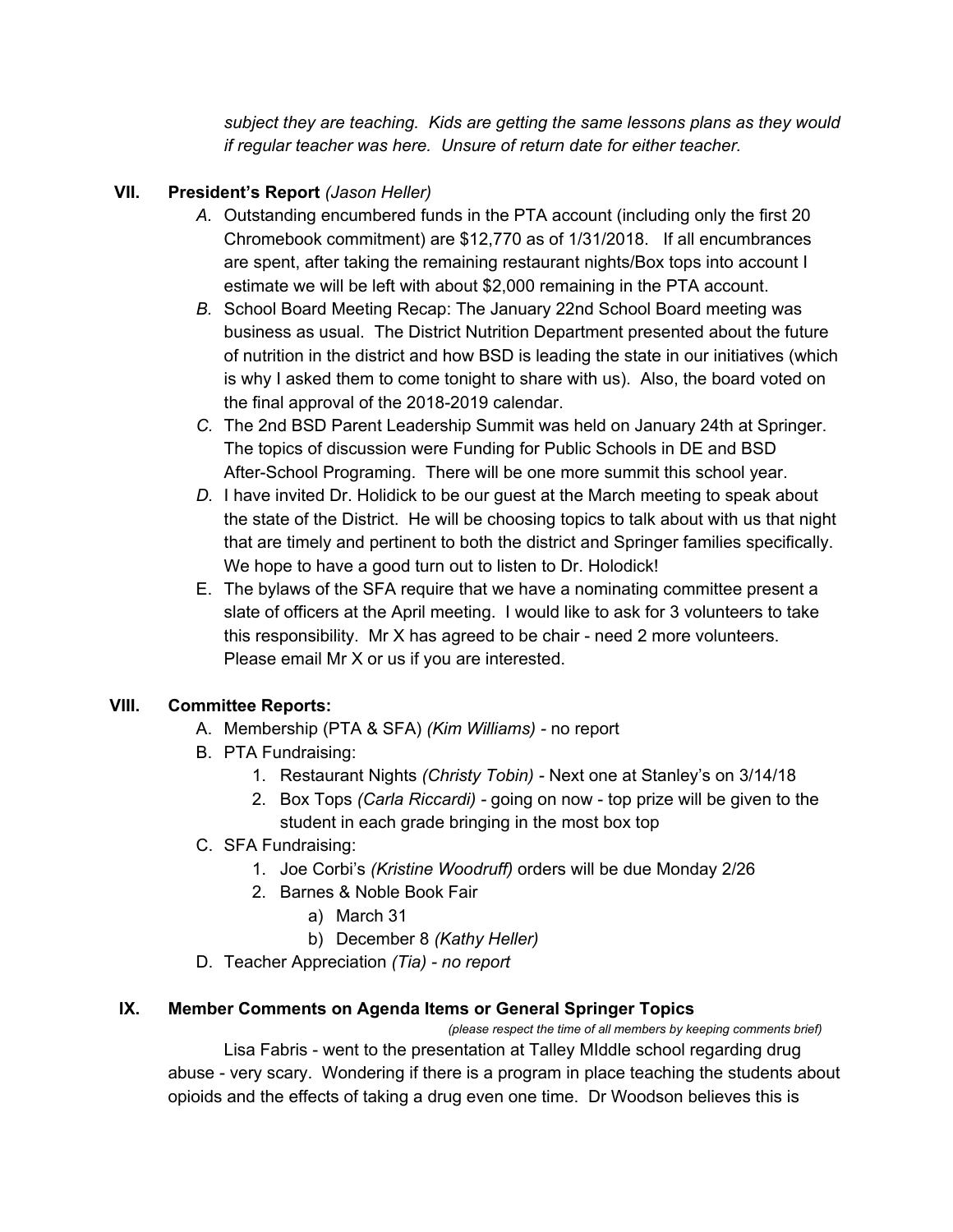really necessary as well. Also believes it should include alcohol. Dr Woodson will talk to the principal at Talley to talk to the health teacher at Talley to see how to incorporate their program into Springer - program is a STEM program called Discovery. Pam Gouge is on the Health advisory committee for the district - this is something they are talking about to adding into the curriculum across the district.

Date of next PTA/SFA meeting conflicts with an event being held at Springer. Will look into moving meeting to Monday March 12th.

# **X. Old Business**

- A. SFA Organizational Update
	- Jason Heller reported that:

- The final 'Certificate of Incorporation' has been received from the Secretary of State.

- IRS 1023-EZ form has been completed for our 501C3 status has been applied for and is pending.

- Total spent on organizational costs is \$406.91 so far (\$125 for incorporating fees to the State and County, \$275 for the IRS filing fee for the 501C3 status & \$6.91 in certified mail fees).

- The only outstanding organizational need is our insurance policy, which will be \$370 for 1 year for identical coverage as we have as the PTA (\$1-M general liability, \$1-M Officers Liability, \$10K Bond). One concern is our Bond coverage is only for \$10,000, which is less than the funds we traditionally have on hand. It was proposed that we increase the bond coverage to \$25,000, which costs only \$15/year more. We are waiting on a final determination from the insurance company on when it is best to start our new policy. All approved increasing this.

B. PTA Chromebook Project

- Based on the encumbrances and the way we have been trending with restaurant night donations, at this point we are going to proceed with the order for the 1st 20 Chromebooks as Quoted price through the district's contract totaling \$6600 from the PTA account.

- After the dance, we should have an accurate projection of what our remaining balance will be in the PTA account, and can order additional Chromebooks at that time.

### C. Search for a Treasurer

In accordance with the attorney's recommendations to have a separate Treasurer for the PTA and SFA account, the SFA board has appointed Pleshette Moore to be the treasurer for the SFA for the remainder of the fiscal year.

### **XI. New Business**

A. Springer Family Night at the Blue Rocks on May 4th